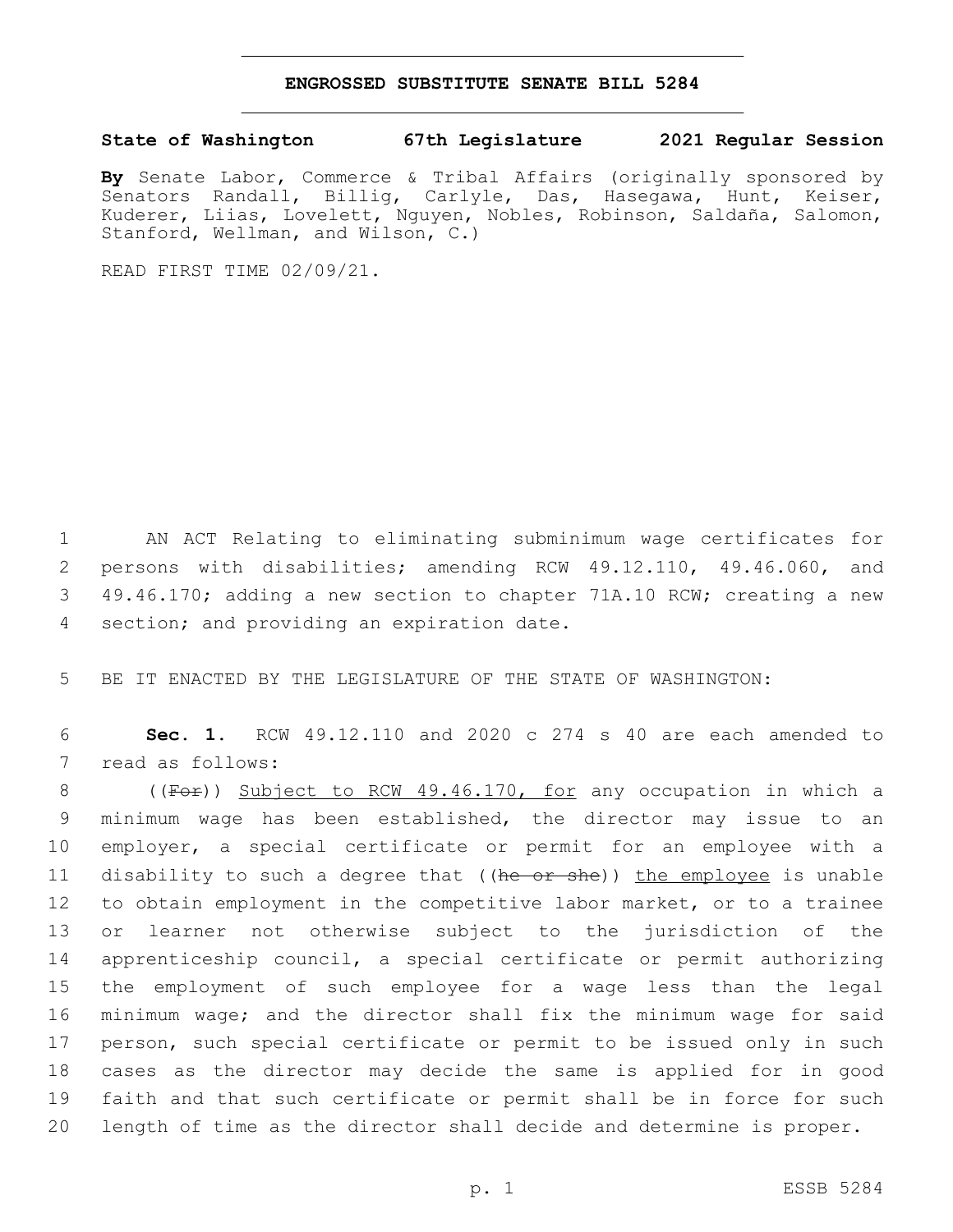**Sec. 2.** RCW 49.46.060 and 1959 c 294 s 6 are each amended to 2 read as follows:

 ((The)) Subject to RCW 49.46.170, the director, to the extent necessary in order to prevent curtailment of opportunities for employment, shall by regulations provide for (1) the employment of learners, of apprentices, and of messengers employed primarily in delivering letters and messages, under special certificates issued pursuant to regulations of the director, at such wages lower than the minimum wage applicable under RCW 49.46.020 and subject to such limitations as to time, number, proportion, and length of service as the director shall prescribe, and (2) the employment of individuals 12 whose earning capacity is impaired by ((age or physical or mental 13 deficiency or injury)) a disability, under special certificates issued by the director, at such wages lower than the minimum wage applicable under RCW 49.46.020 and for such period as shall be fixed 16 in such certificates.

 **Sec. 3.** RCW 49.46.170 and 2019 c 374 s 1 are each amended to 18 read as follows:

 (1) Beginning July 1, 2020, no state agency may employ an individual to work under a special certificate issued under RCW 49.12.110 and 49.46.060 for the employment of individuals with disabilities at less than the minimum wage. Any special certificate issued by the director to a state agency for the employment of an individual with a disability at less than minimum wage must expire by June 30, 2020. For the purposes of this section, "state agency" means any office, department, commission, or other unit of state 27 government.

 (2) After July 31, 2023, the director may not issue any new special certificates under RCW 49.12.110 and 49.46.060 for the employment, at less than the minimum wage, of individuals with disabilities.

 (3)(a) Special certificates that have not expired as of July 31, 2023, remain valid until the certificate expires.

 (b) The director may extend, no more than once and for no longer than one year, the duration of a special certificate that was valid as of the effective date of this section only under the following circumstances: (i) The individual employed under the special certificate is an

"eligible person" as defined under RCW 71A.10.020; and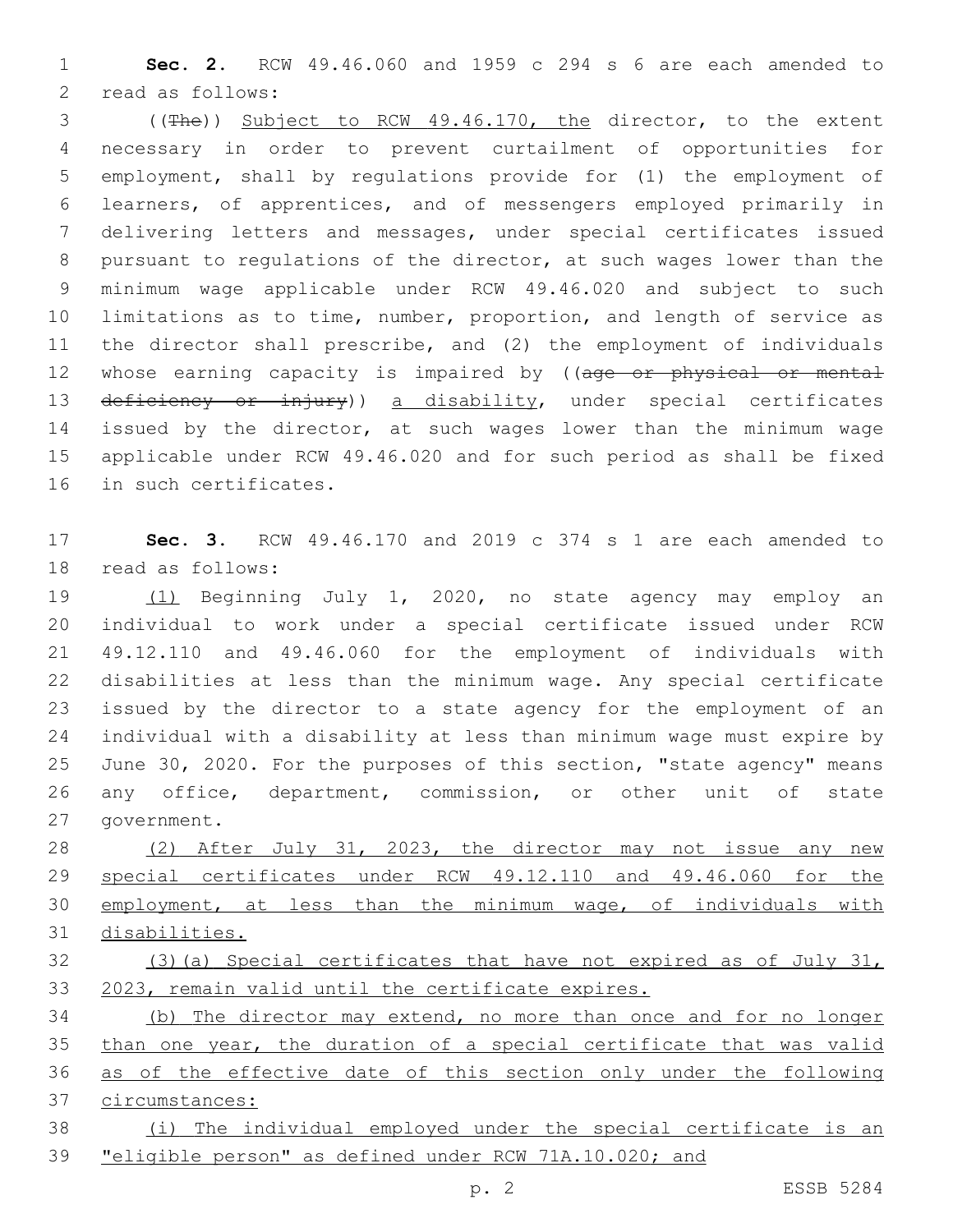(ii) The employer requests the extension of the special certificate. (4) Ninety days before the expiration of the special certificates under this section, the director shall provide written notice to the employer, the employee, and the employee's legal guardian, legal representative as defined under RCW 71A.10.020, or other individual authorized to receive information on behalf of the employee, of the following: (a) The expiration date of the special certificate; (b) The employer's option to extend the special certificate if 11 the conditions under subsection (3) of this section are met; and 12 (c) Upon request, the contact information for the department of 13 social and health services and a statement that provides the 14 supportive services available to the individual with disabilities. (5) For the purposes of allowing the department of social and health services to prioritize services and existing individualized technical assistance to individuals advancing to at least minimum wage employment, the department of labor and industries may share information, such as individuals' contact information and expiration dates of special certificates with the department of social and

health services.

 NEW SECTION. **Sec. 4.** A new section is added to chapter 71A.10 23 RCW to read as follows:

 (1) To the extent consistent with federal law and federal funding requirements, the department must prioritize individuals, utilizing the expiration dates of the special certificates, for the provision of individual technical assistance to an individual, prior to the expiration date of the individual's special certificate, and may utilize the individual technical assistance to allow for an effective transition into at least minimum wage employment or other services.

 (2) Subject to the availability of amounts appropriated for this specific purpose, the department must work with contracted providers to expand employment and day services to individuals leaving special certificate employment, including but not limited to providing individual technical assistance and individual supported employment services to individuals leaving special certificate employment.

 (3) Prior to the expiration date of the individual's special certificate, the department must provide written and verbal notification to the individual and their legal representatives